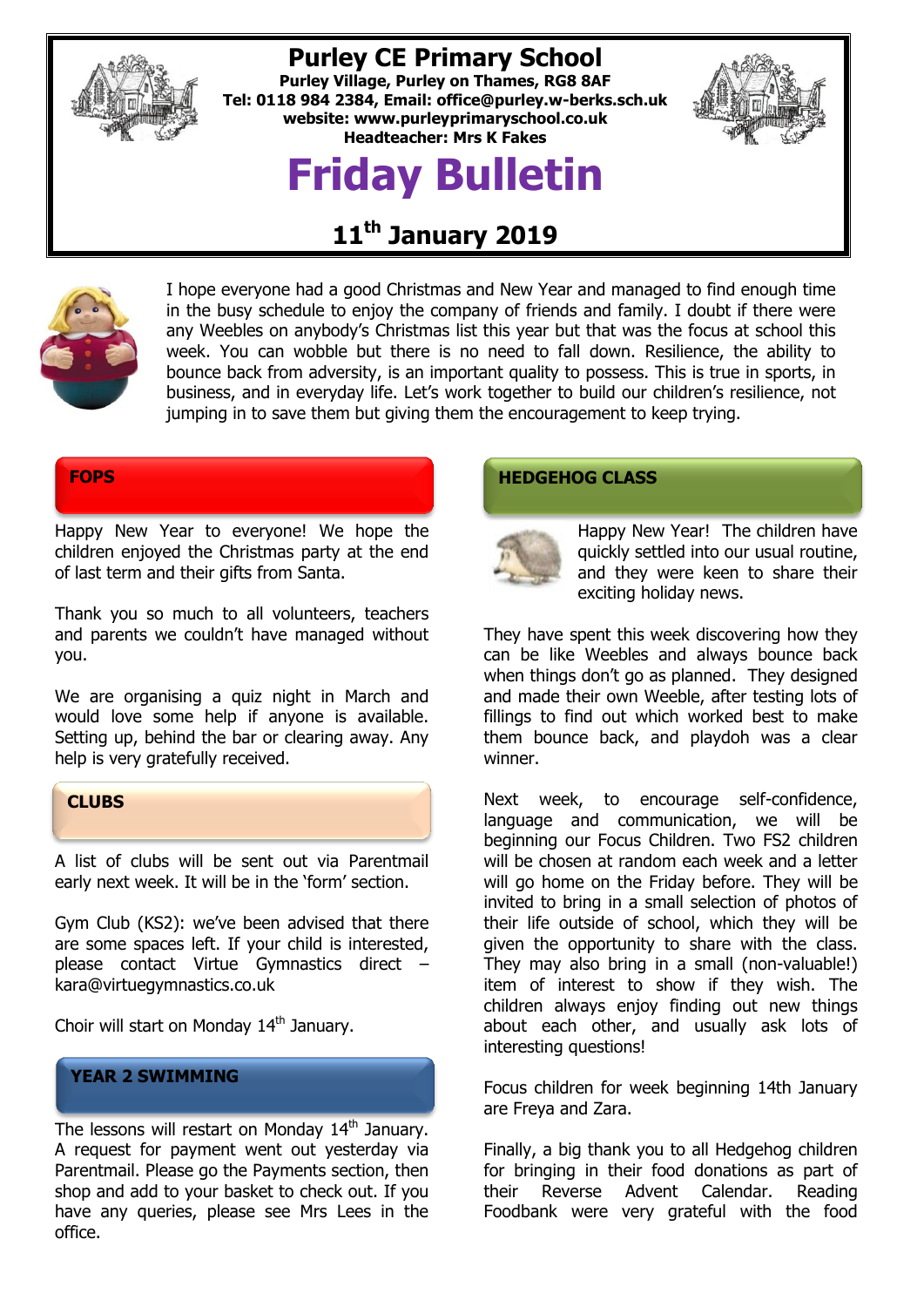arriving in time for Christmas distribution. Thank you to Samuel's mum for organising it.



#### Mrs Burton

#### **BADGER CLASS**

Badger class have come back to school refreshed after their Christmas holiday and ready to learn. We have had a fun week exploring resilience and how we can overcome problems in different ways. We made posters to promote perseverance and have had fun investigating how weebles wobble but don't fall down. This has prompted much

discussion about bouncing back even if we make a mistake!

In Maths, Y1 have been exploring using positional language correctly and Y2 have been looking at how repeated addition is the same as times tables. They have practised drawing their own number lines to record counting in 2's, 5's and 10's. All children have gone home with their new KIRFS and it would be of great benefit for them to practise at home.

Next Tuesday we are having our entry day for our new topic, "Shall we call the doctor?" **The children may come to school dressed up as a doctor, nurse or a patient for the day.** 

Congratulations to Ollie, Ciara, Macie, Lukas and Jessica for having their poems selected for publication. In excess of 13,000 entries were submitted for the competition and the criteria for selection included perception, imagination and creativity as well as expression, originality and use of language. I feel very proud of these children and we will hear at the end of this academic year as to whether one of our pupils is the overall winner! Mrs Lyn-Jones

#### **OWL CLASS**



Happy New year to you all!

This week in Owl class, we have been focusing on resilience and how we can use this to improve our attitude to both learning and life skills. We have thought about words of encouragement and how we can use these to support others and how these make us feel when we are the recipients.

In English, the children have created poems about being resilient and enjoyed making posters promoting words of encouragement for display in the classroom. Everyone has enjoyed making their own weeble; you may recall the slogan for these toys being "Weebles wobble, but they don't fall down". We are using this analogy as a reminder to keep on trying and not giving up when things get difficult, just bounce back up and have another go!

Next week we will be starting on our topic for this term; "Walk like an Egyptian". As part of our English we will be looking at adverts. May I ask if you could look for and collect any adverts from magazines with your children and send them into school Monday or Tuesday.

Finally, I do hate ending on a negative note, but we are experiencing difficulties with reading being completed at home. Over the Christmas break 18 children out of 30 in Owl class had no evidence of reading being completed at home. Our home/school agreement does ask for you to listen to your child read at home. In Owl class, we suggest at least 3 times a week for 20mins, but 5 times earns a house point. If your child is a free reader you only need to witness them read. It doesn't always need to be their school reading book, they may have a book they are reading at home that they want to read. To evidence that this has been done, an adult needs to sign the back of the book for the relevant date. Reading books are checked every Monday and any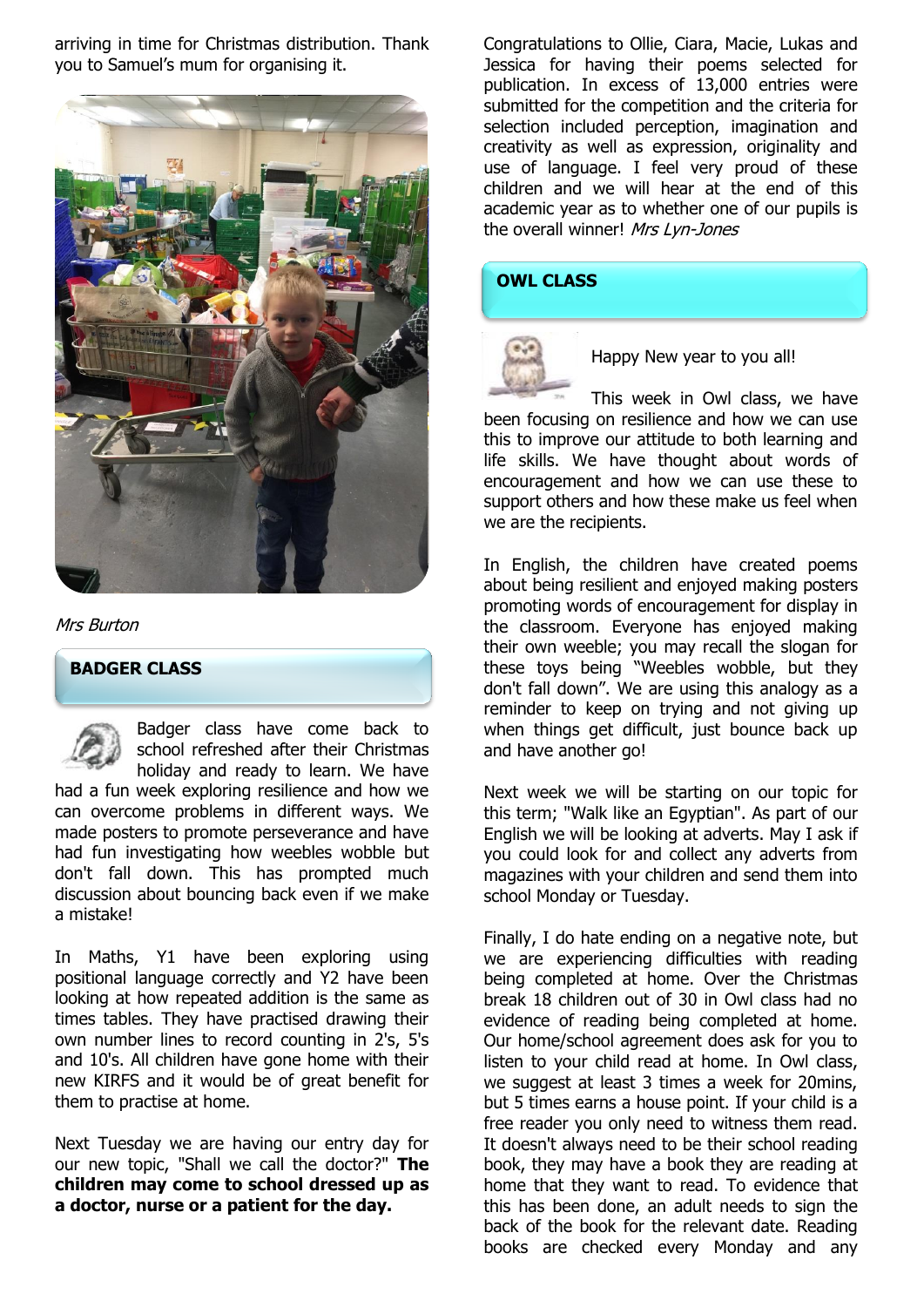children who do not have evidence of reading 3 times in the week are required to make up this time during the lunch and break times. Reading is the most valuable skill a child can have, it assists all areas of their learning and increases independent study. If you have any queries regarding the reading please do come and ask. Mrs Pickering

#### **WOODPECKER CLASS**



Woodpecker class have engaged fully with the resilience theme this week. We have learned that although weebles wobble, they don't stay down

and we have been considering how this resilience can help us at school, at home and in the wider world.

The novel, Wonder, by RJ Palacio is forming the basis of much of our topic work this term. The protagonist, August Pullman, exemplifies resilience as he battles through issues surrounding loneliness, bullying and keeping up with school expectations.

In English, we have been creating character word clouds for August and other characters from Wonder. We have also written and produced resources to encourage resilience.

Well done to all the mathematicians who worked with parents and carers to up-level their PUMA maths tests and practice SATs papers. There were two year 6 mathematicians who even emailed and requested extra maths practice over the Christmas break and I know that this outstanding growth mindset will ensure excellent results for them.

Our science topic this term will cover the wonder of reproduction and lifecycles. This week, the children were asked to consider whether it would be possible to hatch an egg laid by one of Mrs Archer's three hens. For homework, they need to create a factfile about one of three British naturalists - David Attenborough, Jane Goodall or Steve Backshall - finding out about their backgrounds and their scientific achievements. Next week the children will start to work as naturalists themselves, researching the lifecycles of different species. Mrs Archer

### **STARS OF THE WEEK**



#### **Hedgehog Class**

**Star of the week:** Phoebe Tigwell for persevering with her teen numbers **Friendship Star:** Samuel for sharing the cars and trains with George **Paragon:** Harry C

#### **Badger Class**

**Star of the week:** Zayneb for making a leaflet to help Fox solve his problems **Friendship Star:** Harry for being a supportive partner in maths **Paragon:** Henry

#### **Owl Class**

**Stars of the week:** Alfie PH for amazing poetry work on resilience **Friendship Star:** Milo for showing support to others when tasks **Paragon:** Samuel

#### **Woodpecker Class**

**Star of the week:** Jaime for helpfulness and leadership at lunchtimes **Friendship Star:** Somaya for being a supportive friend and helping others when they have fallen out

#### **Paragon:** Leo

**Delightful diners:** Esme, Phoebe Tovey, Isaak, Oscar W, Abi, Elsie, Lucas C, Reid

## **Reminders**

- **Badger Class:** the children may come to school dressed up as a doctor, nurse or a patient for the day on Tuesday.
	- **Owl Class:** collect any adverts from magazines with your children and send them into school Monday or Tuesday.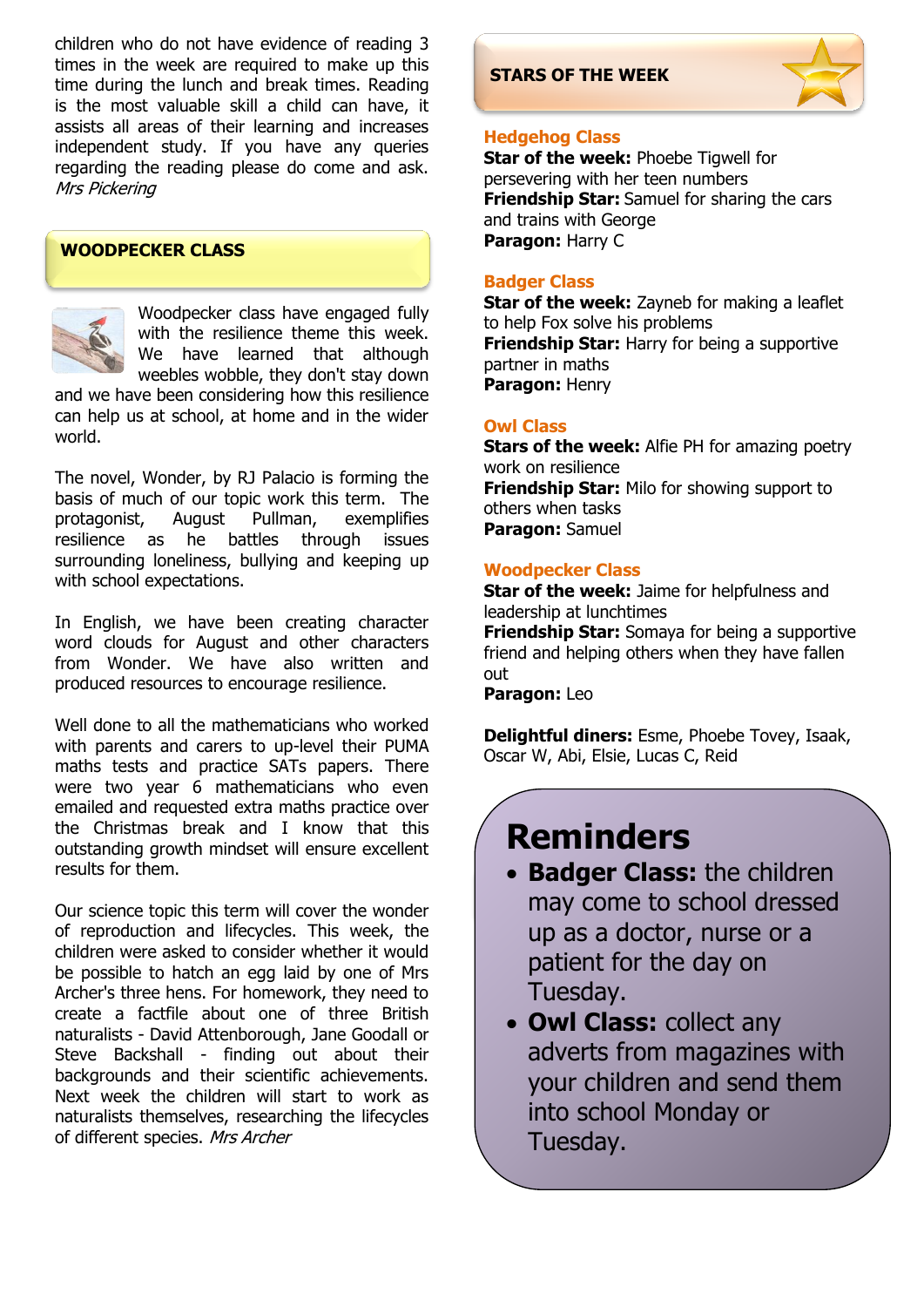#### **DIARY DATES**

| 14/01/19              | Year 2 Swimming restarts            |
|-----------------------|-------------------------------------|
| 13/02/19              | Parents Evening, 3.30-6.00 pm       |
| 14/02/19              | Parents Evening, 6.00-8.00 pm       |
| 15/02/19              | End of Spring Term $1, 3.00$ p.m    |
| 18/02/19-<br>22/02/19 | <b>February Half Term</b>           |
| 25/02/19              | Start of Spring Term 2              |
| 25/02/19              | Year 1 Woodland School restarts     |
| 08/03/19              | <b>FOPS Quiz</b>                    |
| 05/04/19              | End of Spring Term $2$ , $1.15$ p.m |
| 08/04/19-<br>23/04/19 | <b>Easter Break</b>                 |
| 24/04/19              | Start of Summer Term 1              |
| 23/05/19              | End of Summer Term 1, 3.00 p.m      |
| 24/05/19-             | <b>May Half Term</b>                |
| 31/05/19              |                                     |
| 03/06/19              | <b>Start of Summer Term 2</b>       |
| 29/06/19              | Summer Fair                         |
| 24/07/19              | End of Academic Year, 1.15 p.m      |

As always, please remember our doors are open, should you wish to discuss any concerns, ask questions or celebrate successes regarding your children. You can contact me by phone on 0118 9842384 or email: [headteacher@purley.w-berks.sch.uk](mailto:headteacher@purley.w-berks.sch.uk)

#### **Karen Fakes (Headteacher), Learn to Love, love to Learn**

## **Community Page**



www.berkshireteachingalliance.co.uk